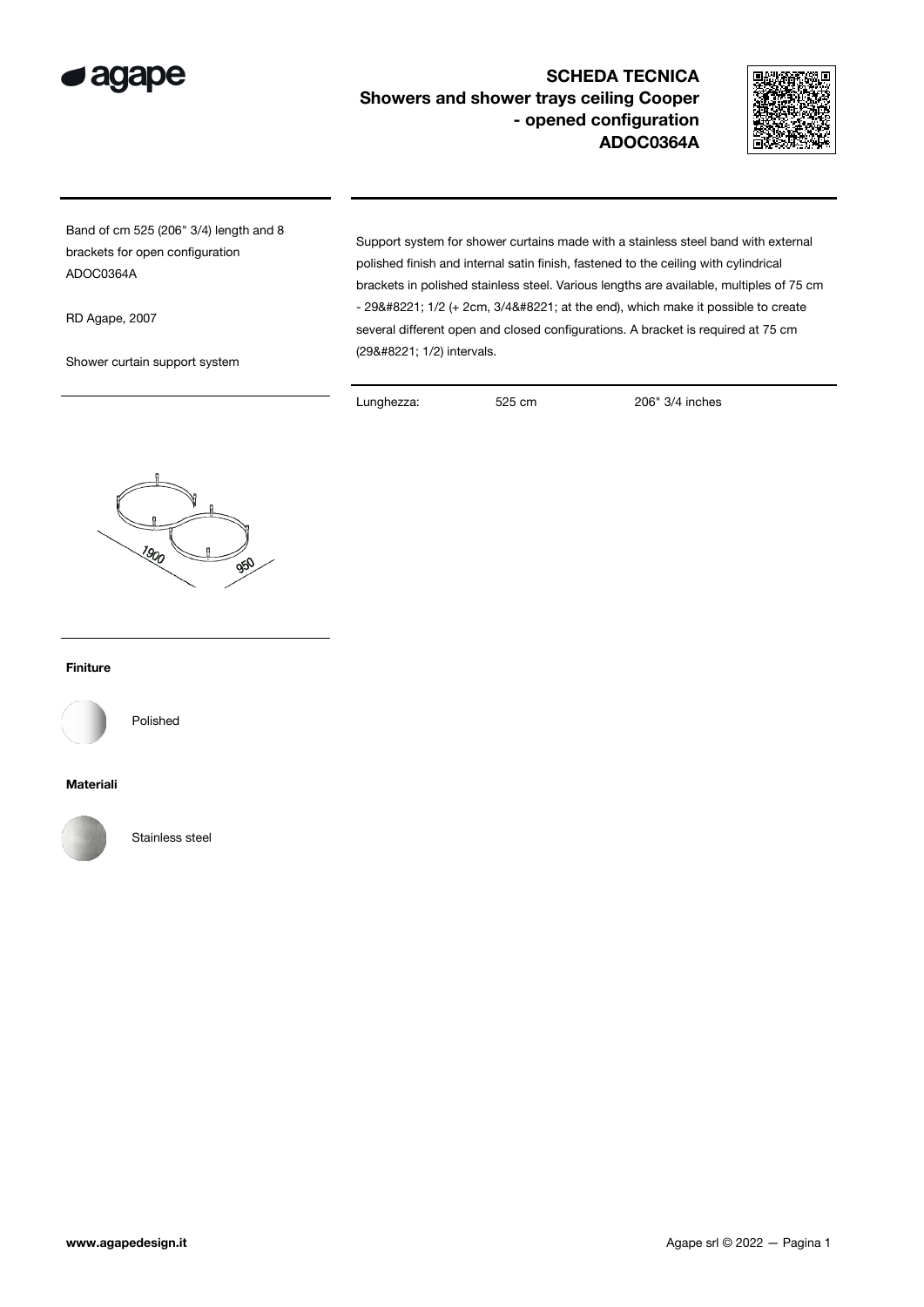

SCHEDA TECNICA Showers and shower trays ceiling Cooper opened configuration ADOC0364A



Example of possible use.Each configuration can be modified depending to your needs.

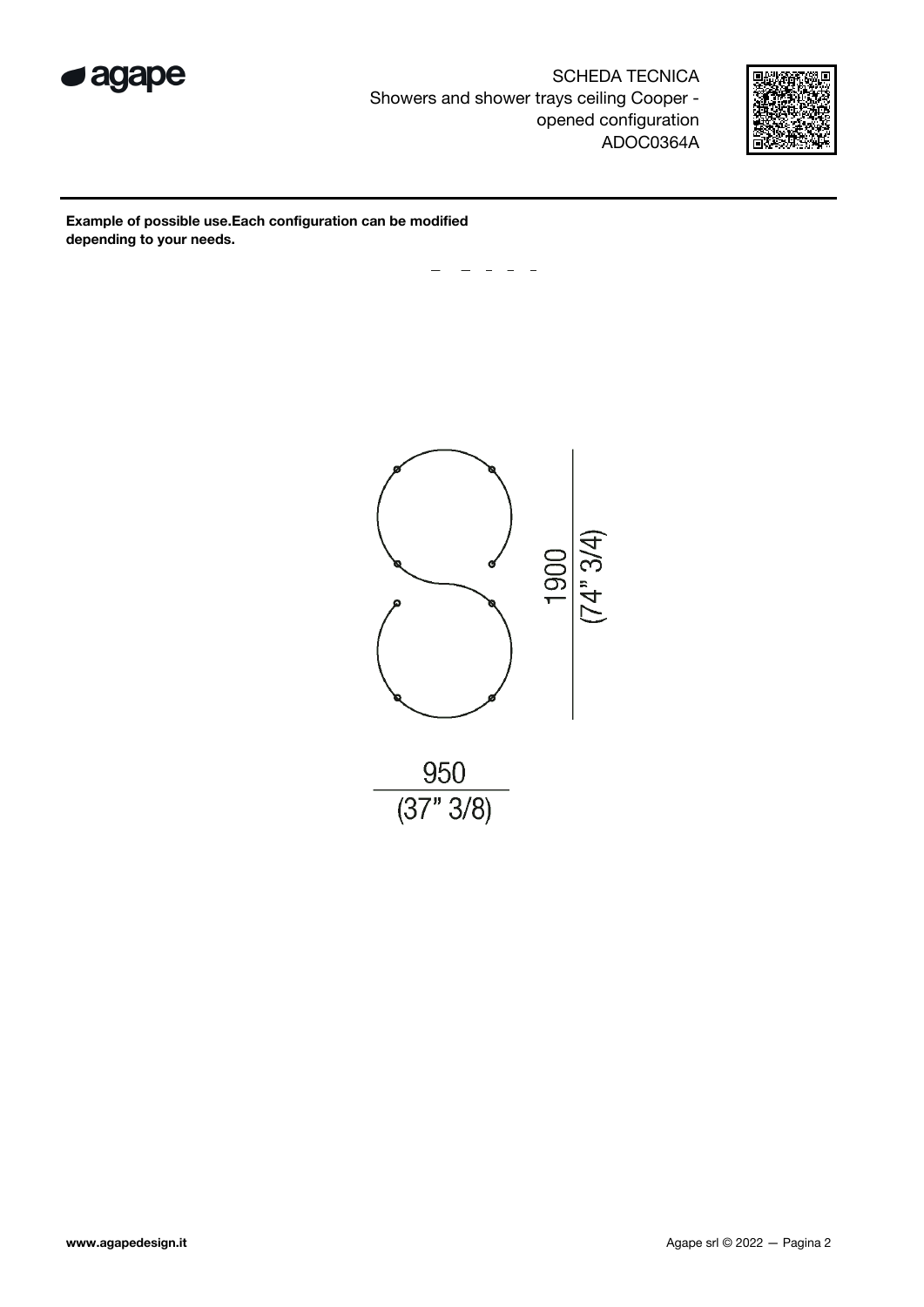

SCHEDA TECNICA Showers and shower trays ceiling Cooper - opened configuration ADOC0364A



Example of possible use.Each configuration can be modified depending to your needs.